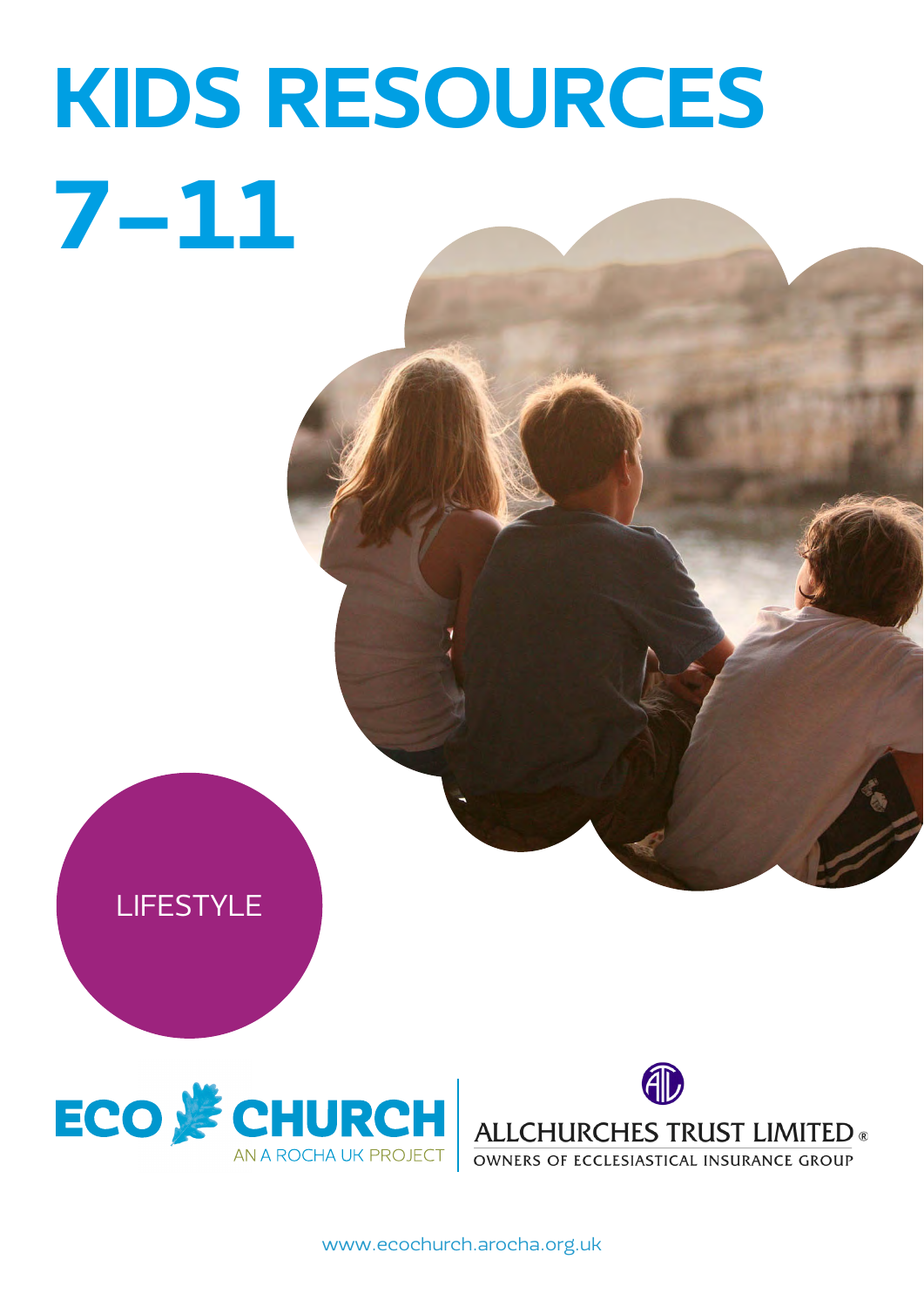

## LIVING WELL IN CREATION



#### Guess the Logo

#### Instructions:

Use one of these Guess the Logo youtube games:

GAME

- [https://www.youtube.com/watch?v=bX\\_tzVAGxHM](https://www.youtube.com/watch?v=bX_tzVAGxHM)
- [https://www.youtube.com/watch?v=1Y43XSzvO54&list=RDCMUCQ\\_](https://www.youtube.com/watch?v=1Y43XSzvO54&list=RDCMUCQ_MNc4KqQ1RZKokK3ayfTQ&index=2) [MNc4KqQ1RZKokK3ayfTQ&index=2](https://www.youtube.com/watch?v=1Y43XSzvO54&list=RDCMUCQ_MNc4KqQ1RZKokK3ayfTQ&index=2)
- Individually, in pairs or small groups, ask the children to identify the logos within the small time frame.
- They need to keep their own scores.



#### Balance

#### Materials:

Long ropes

- Put the children in small groups with a rope laid out in a straight line on the floor.
	- Give them a series of challenges Can you walk along the rope:
		- with your hands behind your back?
		- with your eyes shut?
		- backwards?
		- as quickly as you can?
		- with another person coming from the other end and pass each other halfway?
- What was needed to stay on the rope? (balance)



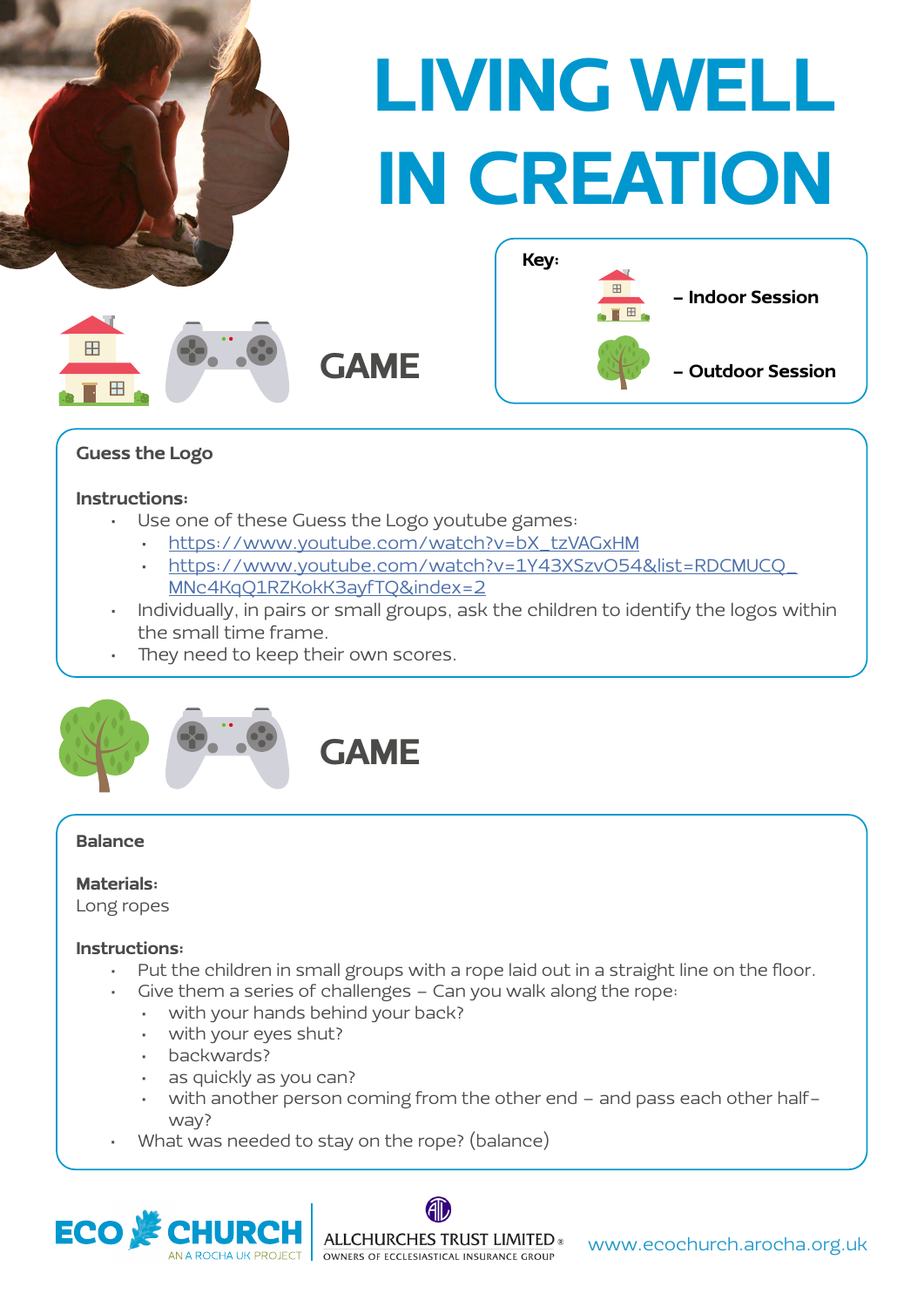

#### Introduction

Today we are going to be learning about how we can live well in God's creation. We will think about how we often worry about things in life which are not important and spend our time and money in ways which do not look after God's world. We will think about how we can live more simply and live in thankfulness and with our minds more on God.

Bible reading:Do not Worry (Matthew 6: 25-34 – adapted from Easy Read Version) Jesus was talking to a large crowd whilst sitting on a hillside. He was telling them about wise ways to live life and how God had planned relationships to work well: to be generous, forgive those who hurt us and try to follow God as the most important thing in our lives. He knew that people listening lived their lives with worry: about their future; about what they would eat; about their appearance; and, about what other people thought of them. And so, he spoke these wise word to them:

"I tell you, don't worry about the things you need to live—what you will eat, drink, or wear. Life is more important than food, and the body is more important than what you put on it. Look at the birds. They don't plant, harvest, or save food in barns, but your heavenly Father feeds them. Don't you know you are worth much more than they are? You cannot add any time to your life by worrying about it.

"And why do you worry about clothes? Look at the wildflowers in the field. See how they grow. They don't work or make clothes for themselves. But I tell you that even Solomon, the great and rich king, was not dressed as beautifully as one of these flowers. If God makes what grows in the field so beautiful, what do you think he will do for you? It's just grass—one day it's alive, and the next day someone throws it into a fire. But God cares enough to make it beautiful. Surely he will do much more for you. Your faith is so small!

"Don't worry and say, 'What will we eat?' or 'What will we drink?' or 'What will we wear?' That's what those people who don't know God are always thinking about. Don't worry, because your Father in heaven knows that you need all these things. What you should want most is God's kingdom and doing what he wants you to do. Then he will give you all these other things you need. So don't worry about tomorrow. Each day has enough trouble of its own. Tomorrow will have its own worries."

The people were amazed at what Jesus said.

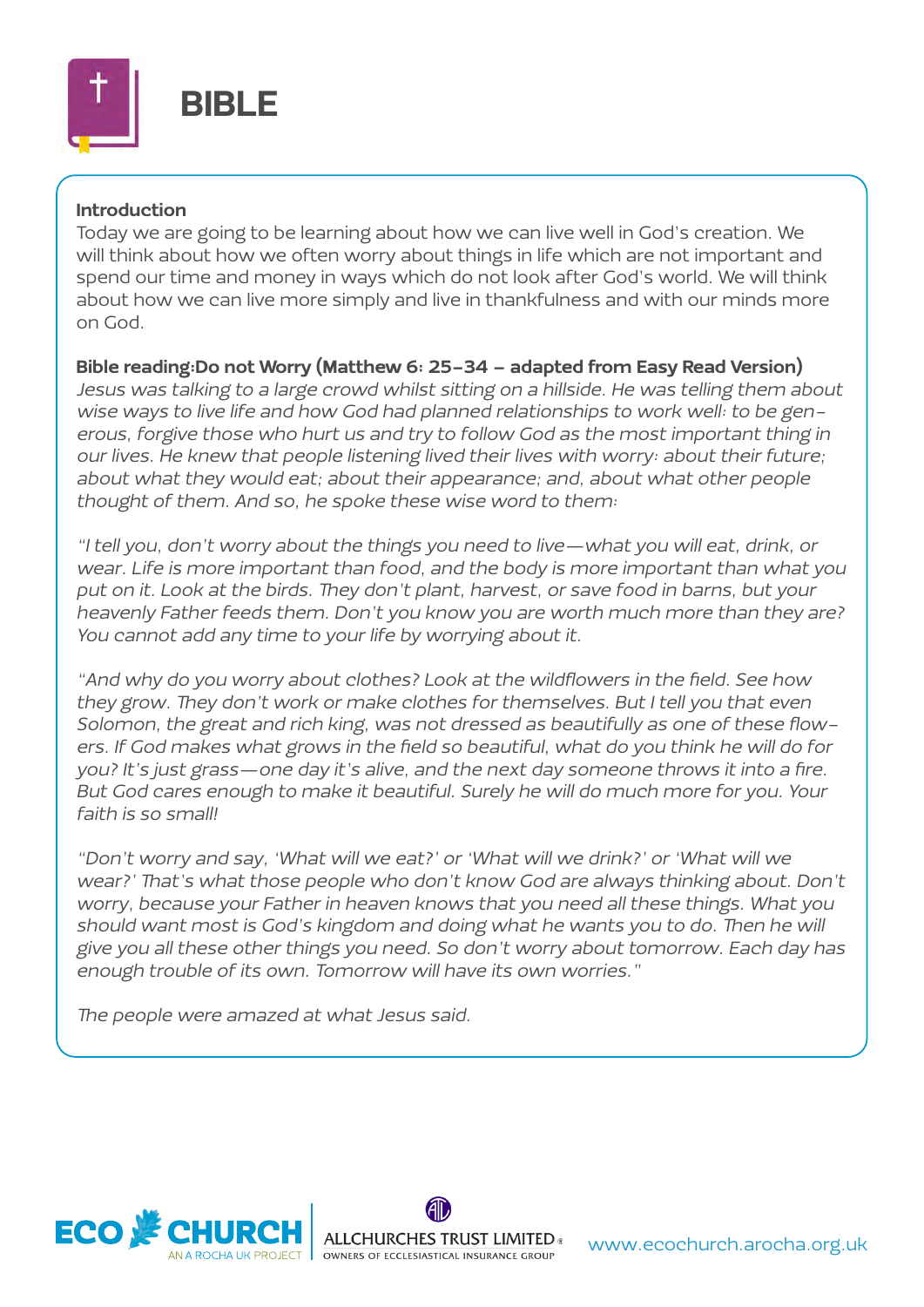

### BIBLE CONTINUED

#### Bible discussion

- What were the people Jesus was talking to worried about? (Their future; what they would eat; their appearance; what other people thought of them)
- What things worry people in our society now? (Help them to show them the similarities - the future with climate change and COVID; food and drink with poverty and so many cookery programmes; clothes with fast fashion; what other people think of them with social media)
- Why does Jesus say we shouldn't worry about food? (because God provides for us as he provides for the birds)
- Why does Jesus say we shouldn't worry about clothes? (because we are already made beautiful like the flowers)
- Does that mean that we don't need to buy food and clothes? (no but we don't need to worry. We can use all that we have been given and use it with thankfulness)
- How do people say thank you to God for their food before a meal? (grace is a beautiful way of recognising that God provides for us in all our meals.)
- How do we deal with fast fashion when Jesus says we don't need to worry about clothes? (fast fashion asks us to buy new clothes all the time so that we can be up-to-date. It is made cheaply, not paying the makers properly, and creates a lot of waste as people wear the item once and then throw it away. We need to be mindful with how we buy our clothes so that we give money to the people who made it and that we keep and use the clothes we buy.)



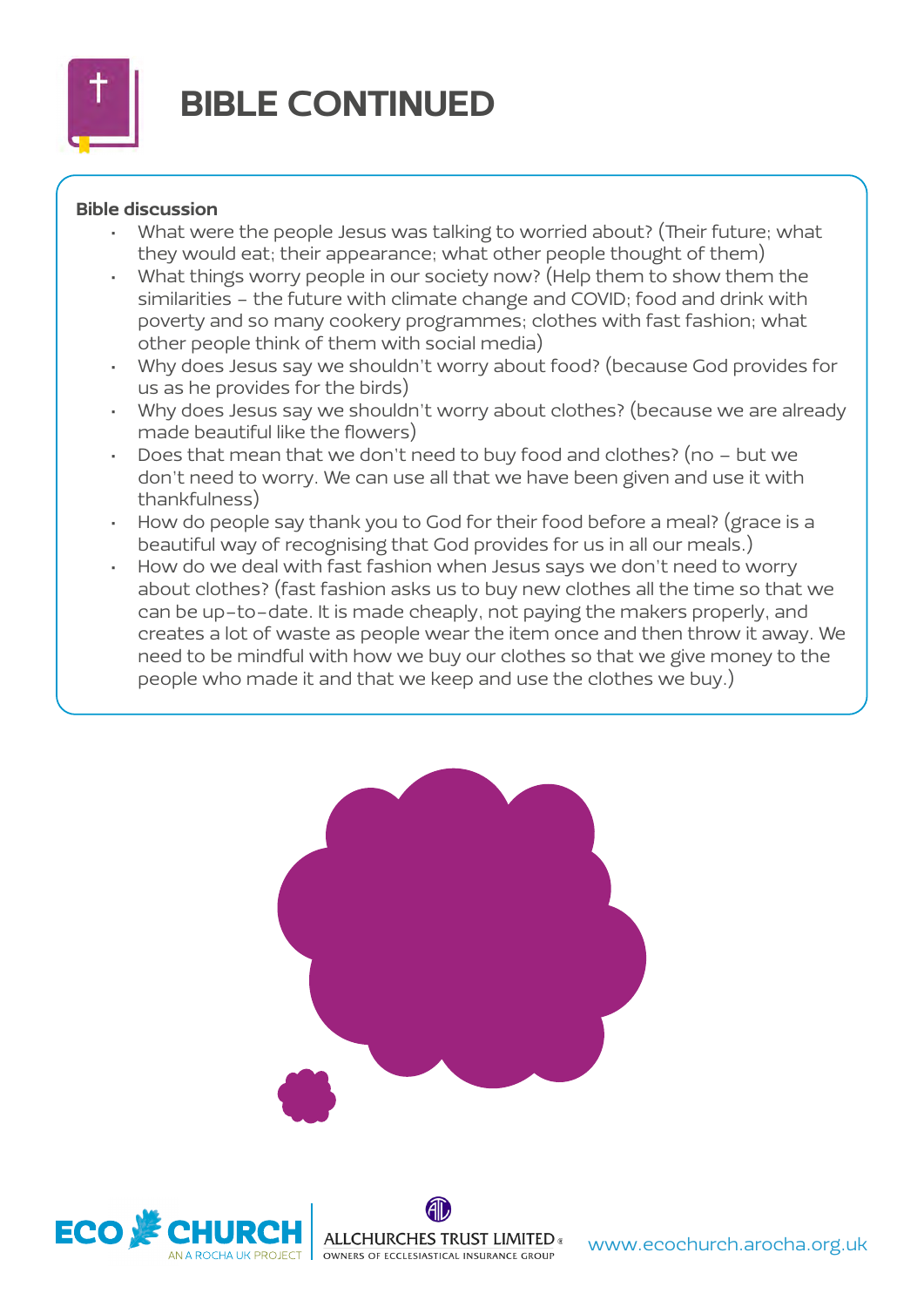

#### Activity – Mindful drawing & reflection

We are going to do what Jesus told us to do and think about food and the birds, or clothes and the wildflowers. We are going to draw mindfully, which means we are really going to concentrate on Jesus's words whilst drawing either a wildflower or bird. This is not an art lesson and it doesn't matter if your picture doesn't look like the photo – just spend time thinking about what Jesus meant.

#### Materials:

- Photographs of wildflowers and birds
- A4 paper per child
- Pencils and colouring pens/ pencils
- Quiet background instrumental music
- Printouts of the 2 key statements:
- Why worry about food? Look at the birds.
- Why do you worry about clothes? Look at the wildflowers.
- Glue sticks

- Please choose a photo of either a wildflower or bird along with the related statement.
- Draw your chosen photo carefully and quietly whilst thinking about what Jesus said. What does it mean to you and your family?
- Stick your statement onto your picture and write down what you think it means.
- Share new understanding and deep thoughts.





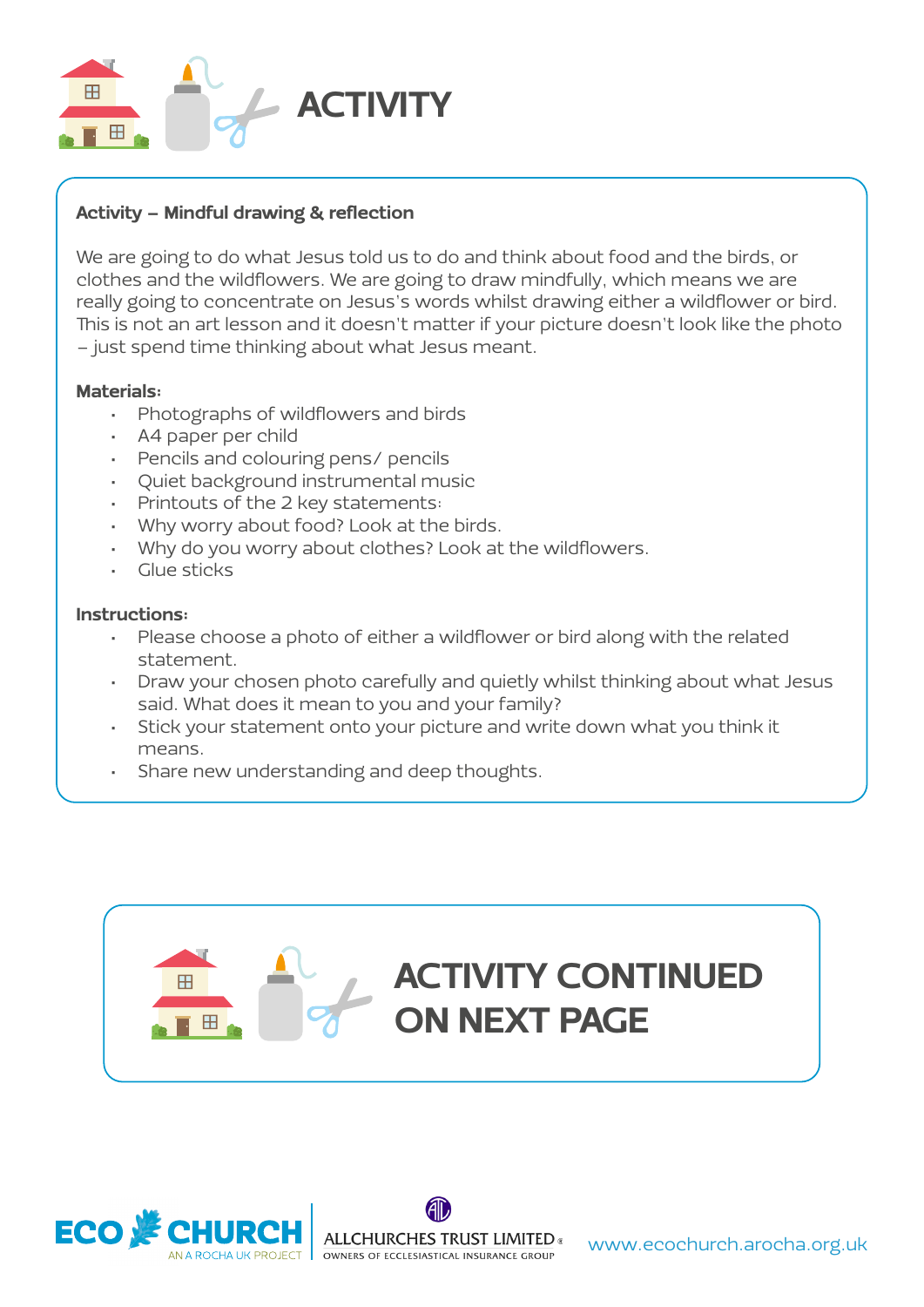#### Simply new from old

- We are called to live simply and not be drawn into consumerism where we are
- encouraged to buy new things even when we don't need them.
- Watch a short video: [https://www.youtube.com/watch?v=YEN7Cd5k\\_bg](https://www.youtube.com/watch?v=YEN7Cd5k_bg). How does this create worry and stress? (we constantly feel that we need more instead of
- stopping and being thankful.)
- We are called to be thankful for what we have and to use them wisely: sometimes this means taking something old and making something new.

#### Either

Make a bag from an old T-Shirt, taking something that is old and simply making it into something new.

#### Materials:

- 1 old T-shirt per child (either they bring their own or buy from a charity shop)
- Material strength scissors 1 for each small group

#### Instructions:

- Lay the T-shirt flat on a surface.
- Cut off both sleeves (about 2cms in from the seam)
- Cut out the neckline (about 10cms from the original line)
- You have made the handles!
- Cut strips through both the front and back material along the length of the bottom of the T-shirt (about 5cms long and 2cms wide)
- Tie the front and back pairs of strips together, one at a time, so that the bottom of the T-shirt is joined together with knots and tassels.
- Enjoy your new bag made simply by repurposing an old T-shirt.

#### Or

Hold a book/ clothes/ toy swap. This will need preparation the week before so that the children need to bring in a bag of old books, clothes or toys

#### Materials:

- Table top space
- Optional: signs for clothes sizes/ fiction & non-fiction books / types of toys

- Ask the children to leave their bags of old books, clothes or toys next to the tables.
- Leaders lay out the items on relevant tables whilst children are mindful drawing.
- Ask 'How is swapping a way of looking after creation?' (no needing to buy new things; less waste; reusing items; sharing and generous; not consumerism)
- Explain how the swap is going to work (e.g. don't take more items than you brought it; be generous to others as you are looking; don't feel pressured into taking items)
- Children choose which are new to them from the tables.
- Any excess items can be taken to a charity shop.



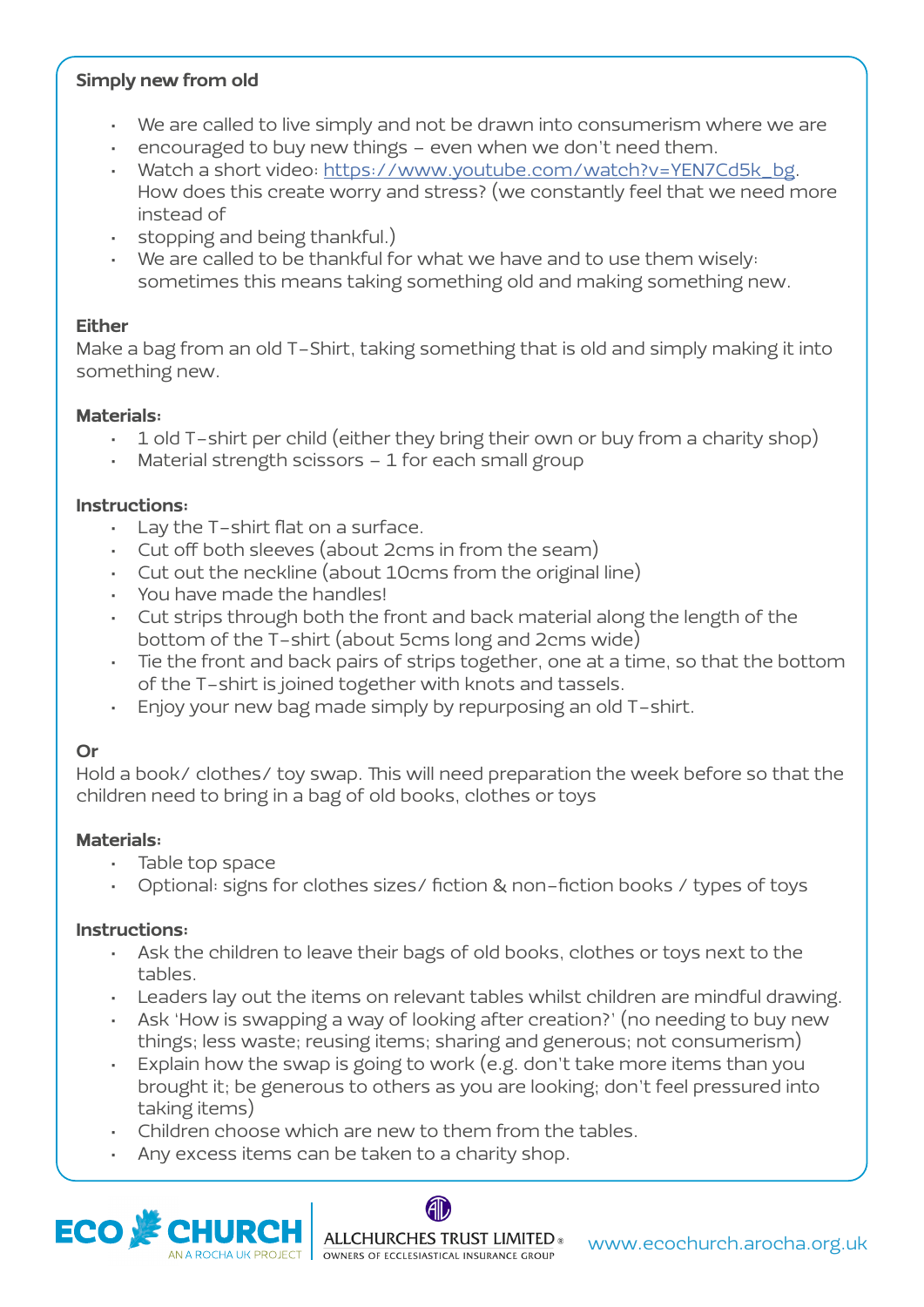

Ask the children to hold their mindful pictures.

Thank you God that you provide for the birds. Help us to remember that you give us all we need.

Thank you God that you made the wildflowers beautiful. Help us to remember that you see us as beautiful too and you love us as we are.

Thank you God that you are the only voice we need to listen to and that we don't need to worry about what other people think about what we eat or wear, mobile phone we have or bike we ride. Help us to be thankful in every way and to live simply.

Ask the children to hold their new item (bag, books, clothes or toy)

Thank you for our friends who allow us to swap instead of buying new things. Help us to continue to be generous and giving.

Thank you for freedom from worry and anxiety. Help us to live our lives free from being made to feel that we need more and to live in ways which praise you and care for your world.

Listen to "Do not worry" by Ellie Holcomb: [https://www.youtube.com/watch?v=Qhb-](https://www.youtube.com/watch?v=QhbK2GpbKTY)[K2GpbKTY](https://www.youtube.com/watch?v=QhbK2GpbKTY)



## GOING DEEPER

More detailed instructions for the No-Sew T-shirt bag: [https://happiestcamper.com/](https://happiestcamper.com/how-to-make-a-no-sew-t-shirt-bag/ ) [how-to-make-a-no-sew-t-shirt-bag/](https://happiestcamper.com/how-to-make-a-no-sew-t-shirt-bag/ )



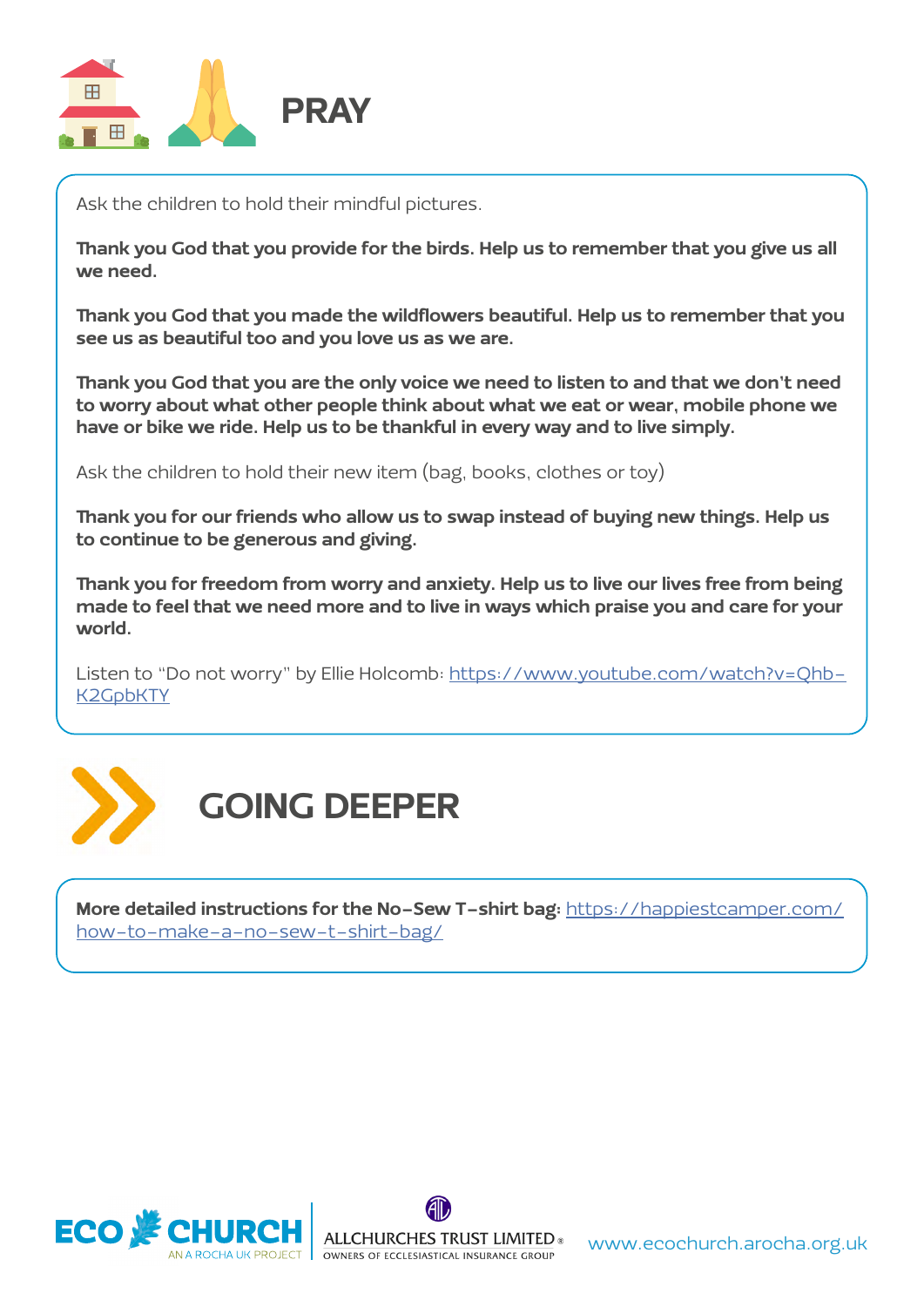

#### Food travel

#### Materials:

- An item of food packaging for each child in the group. (Packaging needs to state where the food is from – have a mix of UK and around the world)
- 7 designated locations around the site (within sight of the circle) for the 7 continents (North America, South America, Africa, Europe, Asia, Oceania, Antarctica)

#### Instructions:

- Everyone stands in a circle and looks at their food packaging to see what country the food comes from. Tell the person next to them to check and discuss which continent that is in (ask a leader if unsure)
- Point out the 7 continent locations
- One person in the circle reads out their food product (but not the country).
- The rest of the group predicts which continent that food came from by running the relevant location in 10 seconds.
- The child then reveals where their food actually comes from children who gets it correct can do a celebration dance.
- All return to the circle and repeat with each piece of packaging.

Which continent did most of our food come from? This can be checked by everyone running to their own continent (probably from countries outside of the UK) What did it take to get the food to us? (fossil fuel energy from planes, ships, lorries etc…)

Is this a good way to live?

What would it look like to eat more locally with the seasons? (talk about strawberries in December; getting used to fresh food which is only around for a certain time each year; how we would develop a greater thankfulness rather than an expectation that the food will always be there for us.)

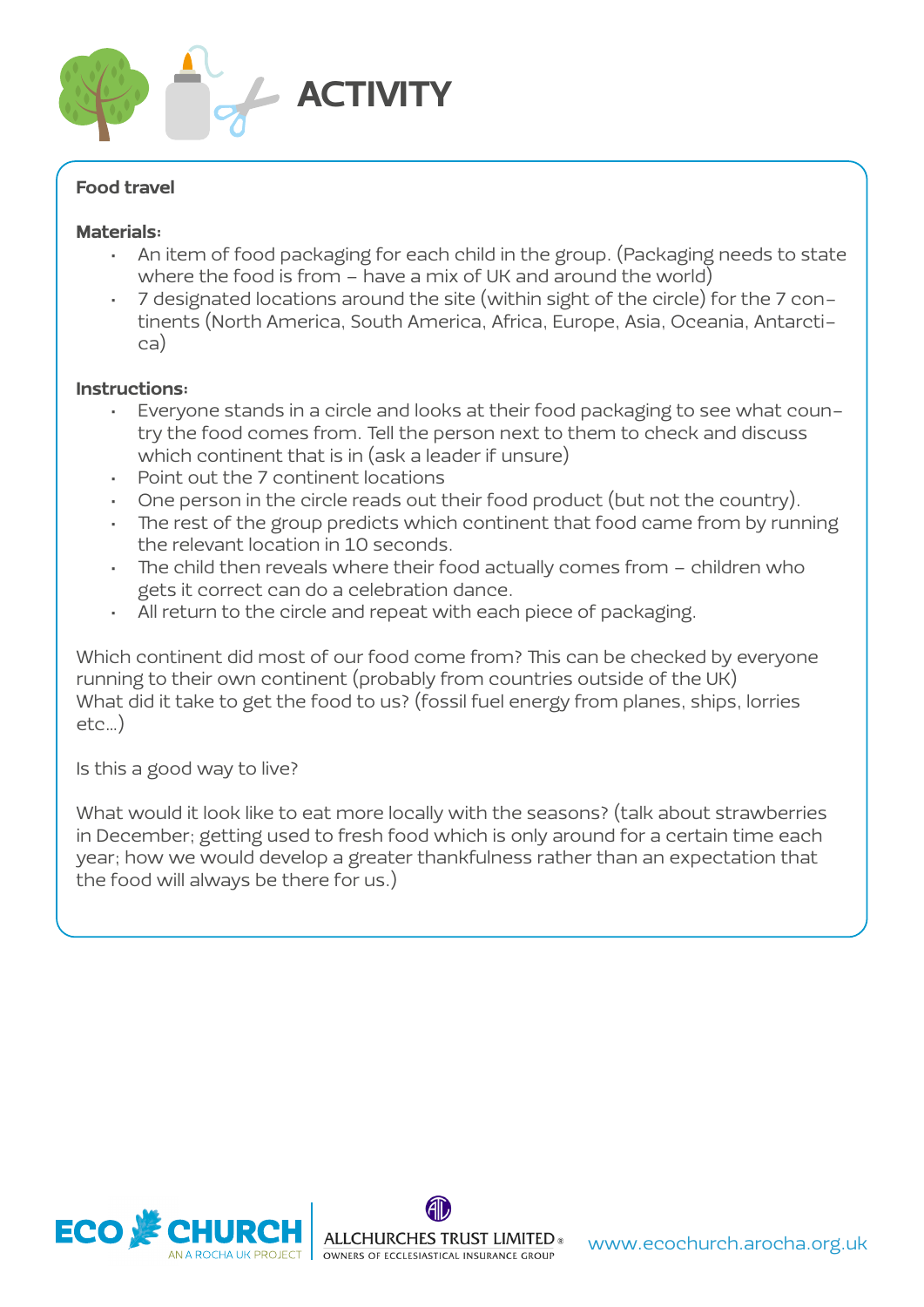

ACTIVITY CONTINUED

#### Food Planting

We are going to plant some local and seasonal food which will encourage us to live more simply: this will mean that we have lower transport emissions because it will grow in our local area and it will be seasonal because it will not be grown all year round. We will be able to care for it and watch it grow; we will be able to pick it when it is ripe and ready; we will be able to eat it with thankfulness.

What do seeds need to grow? (nutrients, soil, water, warmth. They might also need more space as they grow.)

#### Materials:

- A variety of vegetable or herb seeds (e.g. pumpkins, beans, courgettes, sweetcorn or basil, coriander, parsley) put into labelled bowls - for seasonal planting, see extra resources
- Peat-free compost
- Plastic plant pots (reused)
- Labels (made out of a cut up plastic bottle)
- Permanent marker
- Optional: gardening gloves, plastic 2 litre bottles cut in half (see extra resources)

- Look at the seeds and identify the vegetables they will grow into.
- Demonstrate how to fill the pot with compost, plant the seed and label it.
- Ask the children to choose their seeds, plant them and label them.
- Water them when they get home so that water does not leak onto them all the way home.
- Optional take a cut plastic bottle to use as a mini-greenhouse.
- The seeds can either be nurtured to be planted in the church grounds, or taken home to be grown by the children, or given to church members, friends and neighbours to encourage living simply and growing your own food.